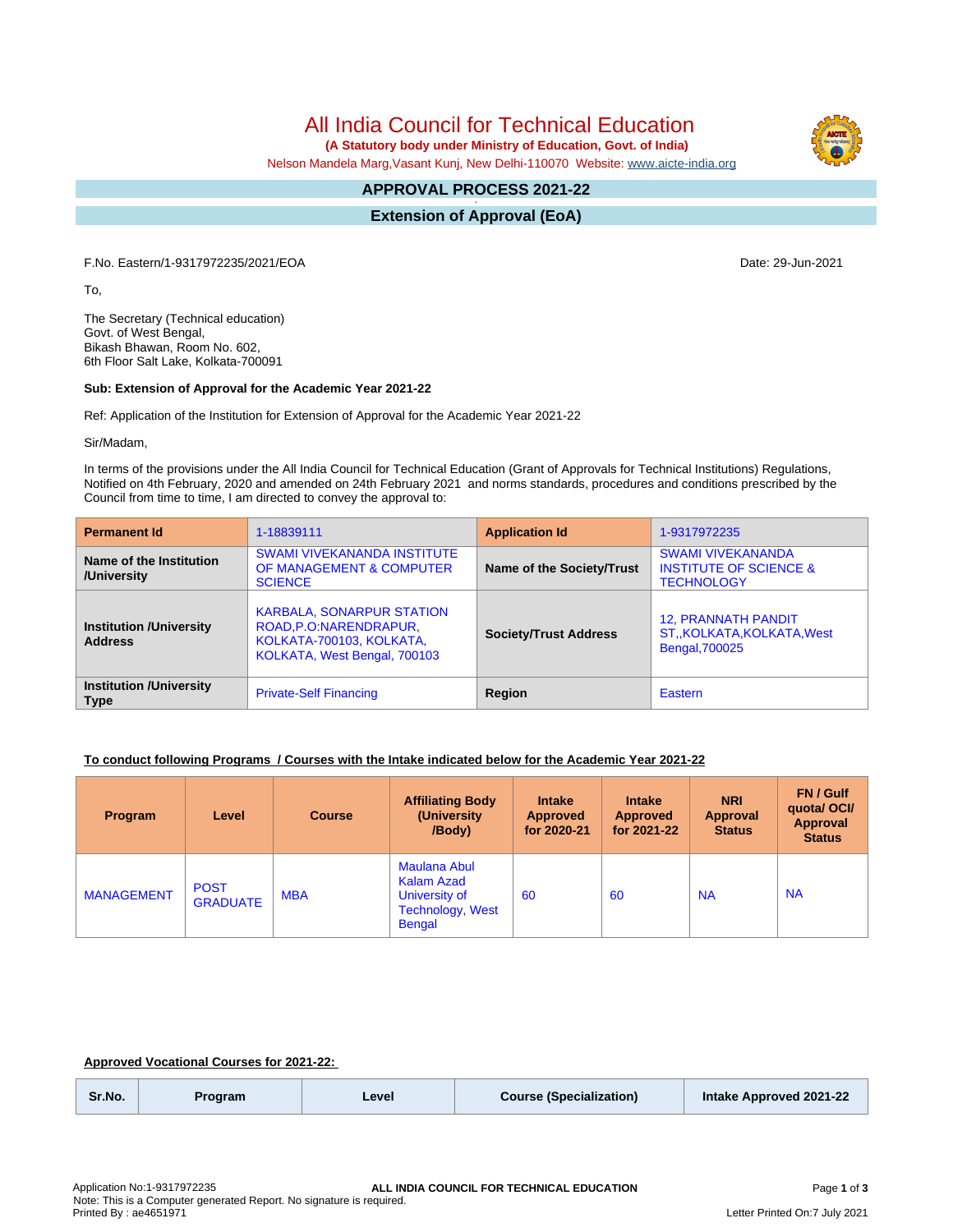| . . | MANAGEMENT/IT/<br><b>ITES</b> | UNDER GRADUATE | <b>Bfsi</b>               | -30 |
|-----|-------------------------------|----------------|---------------------------|-----|
|     | MANAGEMENT/IT/<br><b>ITES</b> | UNDER GRADUATE | <b>Travel And Tourism</b> | 30  |

### **General Conditions for Vocational Courses:**

- 1. It is mandatory to comply with all the provisions as given in APH 2021-22 (Chapter VI) and also in the 'Guidelines for Institutions Applying for Running Vocational Courses' uploaded at [www.aicte-india.org/education/vocational-education](https://www.aicte-india.org/education/vocational-education)
- 2. The Institution will ensure that the minimum batch size of 10 students shall be maintained for each course.
- 3. The courses must be conducted as per the guidelines issued under SAMVAY (Skill Assessment Matrix for vertical advancement of Youth). Training under these courses must be aligned with the outcome at each level as prescribed under National Skill Qualification Framework (NSQF).

**It is mandatory to comply with all the essential requirements as given in APH 2021-22 (Appendix 6)**

# **Important Instructions**

- 1. The State Government/ UT/ Directorate of Technical Education/ Directorate of Medical Education shall ensure that 10% of reservation for Economically Weaker Section (EWS) as per the reservation policy for admission, operational from the Academic year 2019-20 is implemented without affecting the reservation percentages of SC/ ST/ OBC/ General. However, this would not be applicable in the case of Minority Institutions referred to the Clause (1) of Article 30 of Constitution of India. Such Institution shall be permitted to increase in annual permitted strength over a maximum period of two years.
- 2. The Institution offering courses earlier in the Regular Shift, First Shift, Second Shift/Part Time now amalgamated as total intake shall have to fulfil all facilities such as Infrastructure, Faculty and other requirements as per the norms specified in the Approval Process Handbook 2021-22 for the Total Approved Intake. Further, the Institutions Deemed to be Universities/ Institutions having Accreditation/ Autonomy status shall have to maintain the Faculty: Student ratio as specified in the Approval Process Handbook.
- 3. Strict compliance of Anti-Ragging Regulation, Establishment of Committee for SC/ ST, Establishment of Internal Complaint Committee (ICC), Establishment of Online Grievance Redressal Mechanism, Barrier Free Built Environment for disabled and elderly persons, Fire and Safety Certificate should be maintained as per the provisions made in Approval Process Handbook and AICTE Regulation notified from time to time.
- 4. In case of any differences in content in this Computer generated Extension of Approval Letter, the content/information as approved by the Executive Council / General Council as available on the record of AICTE shall be final and binding.

**Prof.Rajive Kumar Member Secretary, AICTE**

Copy \*\* to:

**1. The Director of Technical Education\*\*, West Bengal**

### **2**. **The Registrar\*\*,**

Maulana Abul Kalam Azad University Of Technology, West Bengal

- **3. The Principal / Director,** SWAMI VIVEKANANDA INSTITUTE OF MANAGEMENT & COMPUTER SCIENCE Karbala, Sonarpur Station Road,P.O:Narendrapur, Kolkata-700103, Kolkata, Kolkata, West Bengal,700103
- **4. The Secretary / Chairman,**

12, PRANNATH PANDIT ST,